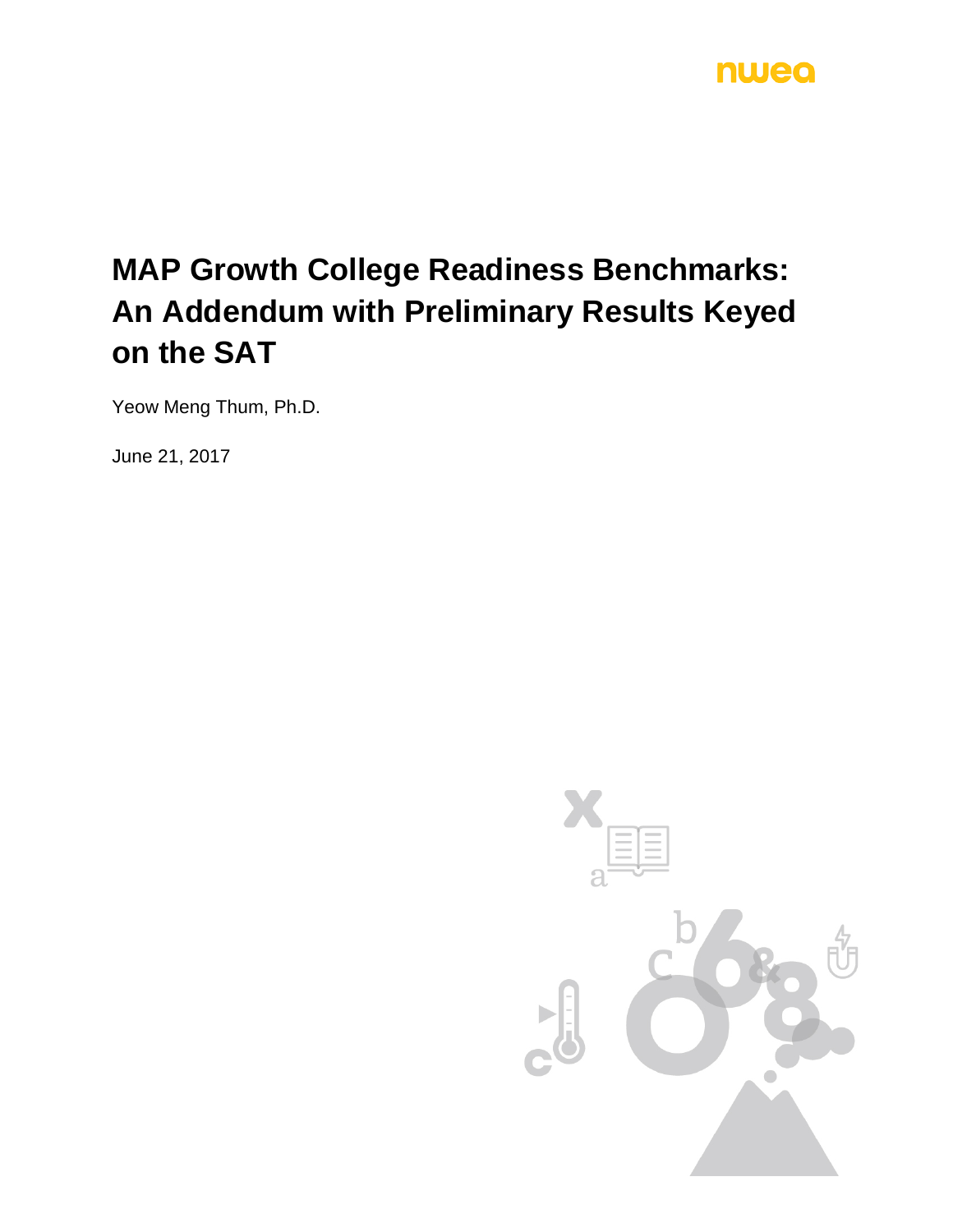Suggested Citation:

Thum Y. M. (2017). *MAP Growth College Readiness Benchmarks: An Addendum with Preliminary Results keyed on the SAT*®. NWEA Research Report. Portland, OR: NWEA

### COPYRIGHT © 2017 NWEA

All rights reserved. No part of this document may be reproduced or utilized in any form or by any means, electronic or mechanical, including photocopying, recording, or by any information storage and retrieval system, without written permission from NWEA.

MAP® is a registered trademark of Northwest Evaluation Association. The ACT® is a registered trademark of ACT, Inc., in the U.S.A. and other countries. EXPLORE® and PLAN® are registered trademarks of ACT, Inc. SAT® is a registered trademark of the College Board and the National Merit Scholarship Corporation.

Disclaimer: This report is the product of research conducted by the Northwest Evaluation Association. Neither the report nor its findings are sponsored or endorsed by ACT, Inc. or The College Board.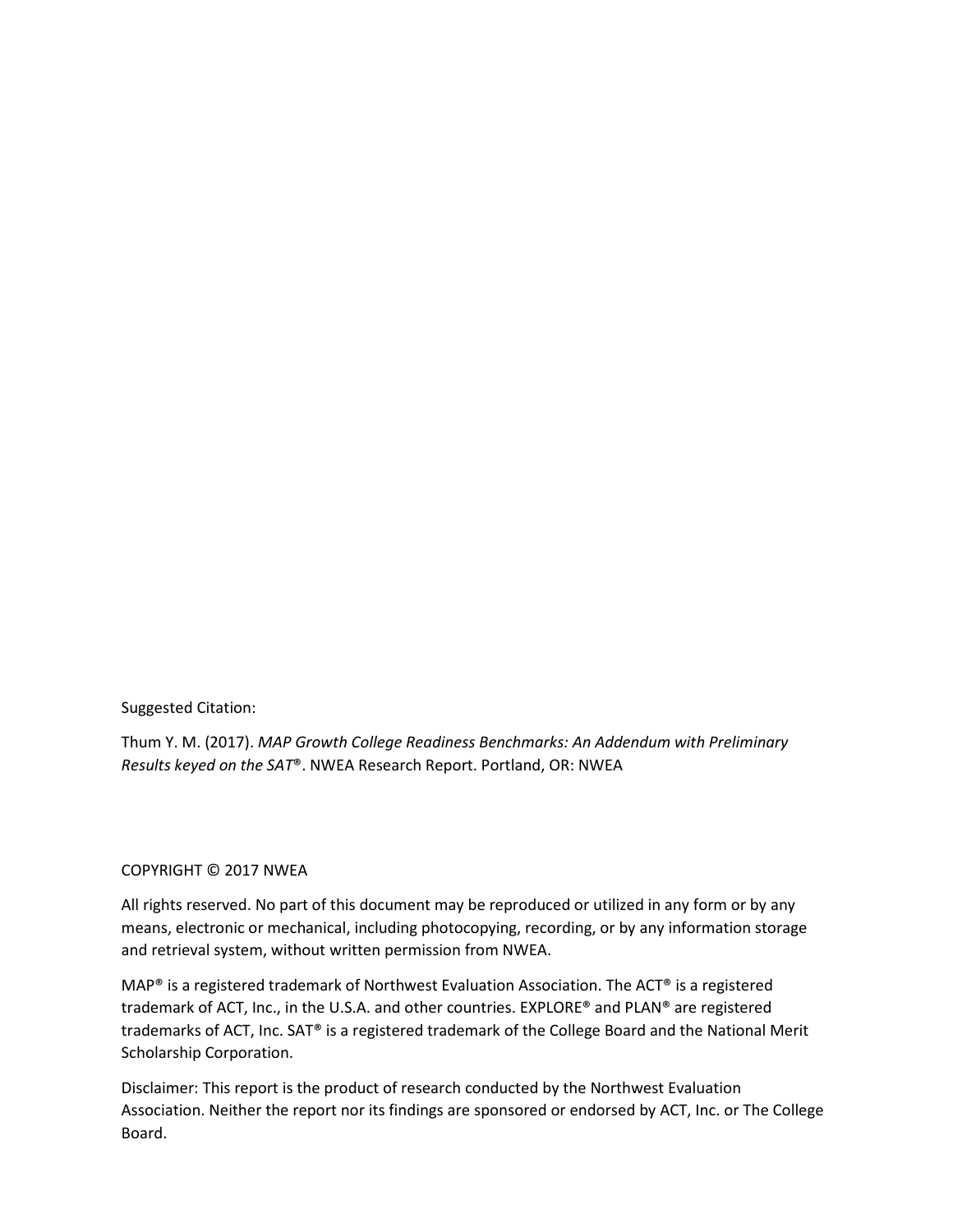## MAP Growth College Readiness Benchmarks: An Addendum with Preliminary Results Keyed on the SAT<sup>∗</sup>

Yeow Meng Thum NWEA Portland, Oregon

June 21, 2017

As elementary and high-school educators are increasingly encouraged to prepare their students for college and life, early indicators of whether students are on-track for college success will no doubt play a stronger role. Early indicators of "college preparedness" were not readily available until 2015 when NWEA<sup>TM</sup> released college readiness benchmarks on NWEA MAP<sup>®</sup> Growth<sup>TM</sup> mathematics and reading scales for 5<sup>th</sup> through  $9<sup>th</sup>$  grade students (Thum & Matta, 2015b). These benchmarks were based on the longitudinal MAP Growth test-score histories of all students in several districts, regardless of whether they had or had not taken the ACT <sup>R</sup> before they graduated from high school.

Results in Table 5 of Thum and Matta (2015b) indicated that elementary and high-school students who performed at the 60<sup>th</sup> percentile or above on either MAP Growth math or reading are generally on-track in their preparation for college success by virtue of the fact that they are likely to obtain an ACT score of 22 or higher in high-school. Using these benchmarks, a parent or teacher may now gauge a student's level of preparedness during the upper elementary and middle school grades, and thus have some time to course-correct appropriately. This addendum provides functionally equivalent backmapped benchmarks on MAP Growth mathematics and reading scales which are keyed on students' likely high school  $SAT^{\circledR}$  results instead.

## Procedure

The ACT informs secondary school educator and college admissions officers about the preparedness of their students for post-secondary education (Clough & Montgomery, 2015). The SAT Suite of Assessments measure skills and knowledge that are essential ingredients for college and career readiness and success. Like the ACT, it is employed as a college-entrance test for college-bound high school students. For further details, see The College Board Research Report by Shaw, Marini, Beard, Shmueli, Young, and Ng (2016).

In this study, we report a set of college preparedness benchmark estimates for use with MAP reading and

<sup>∗</sup>We thank Don Draper for leading an immense data collection effort and Branin Bowe for data preparation. Rebecca Moore and Dr. Michael Finger offered very helpful suggestions Please direct all correspondence to Y. M. Thum, at yeow.meng@nwea.org.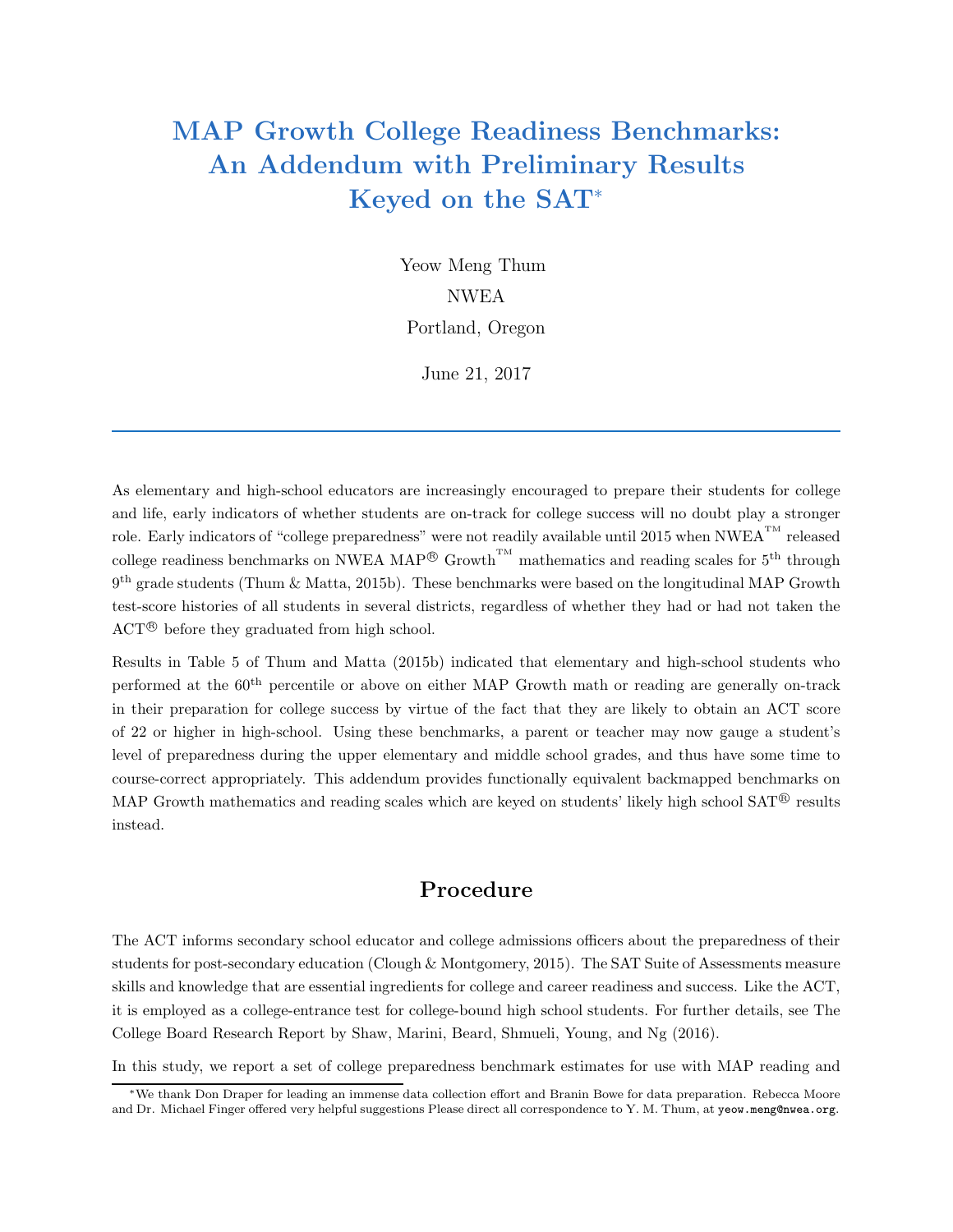|                |     | Count                           |        |         | Took SAT |         | SCI     |  |
|----------------|-----|---------------------------------|--------|---------|----------|---------|---------|--|
|                |     | District Schools Students Tests |        | Cohorts | $\% )$   | Mean    | SD      |  |
|                |     | 1226                            | 7416   | 4       | 51       | 67      | 5       |  |
| $\overline{2}$ | 58  | 15450                           | 128531 | 4       | 79       | 50      | 15      |  |
| 3              | 71  | 8194                            | 43091  | 4       | 20       | 75      | 13      |  |
| 4              | 6   | 1683                            | 12683  | 4       | 24       | 20      | 10      |  |
| 5              | 8   | 2887                            | 18934  | 4       | 58       | 40      | 17      |  |
| Summary        | 150 | 29440                           | 210655 | 20      | $46.4*$  | $50.5*$ | $12.0*$ |  |

<span id="page-3-0"></span>

| Table 1:                                                               |  |  |  |  |  |
|------------------------------------------------------------------------|--|--|--|--|--|
| Descriptive statistics for the five districts in the study, MAP Growth |  |  |  |  |  |
| Reading.                                                               |  |  |  |  |  |

Note: \* Average.

mathematics tests from grades 5 through 9, by exploiting the strong relationship between MAP Growth and the SAT in student longitudinal test score histories. A fairly diverse group of five small to medium-sized school districts from across the country participated in the study. In all, over 210,655 test events from 150 schools that serve a total of 29,440 students are analyzed.

Table [1](#page-3-0) provides the counts of students, schools, MAP Growth reading test events, and cohorts per district. Districts ranged in size from large (District 2,  $N = 15,450$ ) to small (District 1,  $N = 1226$ ). A total of 29,440 students from 150 schools, in 20 cohorts were used to estimate the MAP Growth reading and mathematics college preparedness benchmarks. Additionally, the proportion of students taking the SAT varied across districts with 75% of students taking the SAT in District 3 and 17% of students taking the SAT in District 2. On average, across all 5 districts, 34% of the graduating class completed the SAT during high school. The counts for MAP Growth for mathematics are highly comparable.

As Table [1](#page-3-0) shows, participating districts have average  $SCIs<sup>1</sup>$  $SCIs<sup>1</sup>$  $SCIs<sup>1</sup>$  from 20 to 75. These schools cluster around the national average of 50.5. The SCI standard deviation of 12.0 indicates that study schools represent the middle 44% of public schools in the US on this school poverty composite index. Because the study schools are less extreme in terms of the SCI spectrum than public schools in the US, results should be regarded cautiously as preliminary.

The approach pools the longitudinal test score histories from multiple time-adjacent age-cohorts of students within a district. Typically, a major cohort of students with MAP Growth scores and SAT scores provides the information needed to link MAP Growth and SAT results (age-cohort 7 in Table [2\)](#page-4-0). MAP Growth data from several additional cohorts (age-cohorts 6, 8, and 9 in Table [2\)](#page-4-0) support the description of the trends in MAP Growth for the district.

Correlations between MAP Growth and SAT mathematics and reading scores provide the necessary infor-

<span id="page-3-1"></span><sup>&</sup>lt;sup>1</sup>The SCI, for *School Challenge Index*, is a school-level indicator of how public schools compare in terms of the challenges and opportunities they operate under as reflected by an array of factors they do not control (NWEA, 2015). This composite indicator is keyed on the proportion of students who are eligible for a free-and-reduced-priced lunch program in a school. Thus, it generally taps the collective economic circumstance of its students but it also offers a broader view of the economic circumstances they experience, as seen through a relevant set of socio-demographic, organizational, and educational policy programming factors. The SCI ranges from 1 to 99, with higher values for schools serving lesser-privileged student bodies. It has an average of 50 and a standard deviation of 21 among public schools in the US.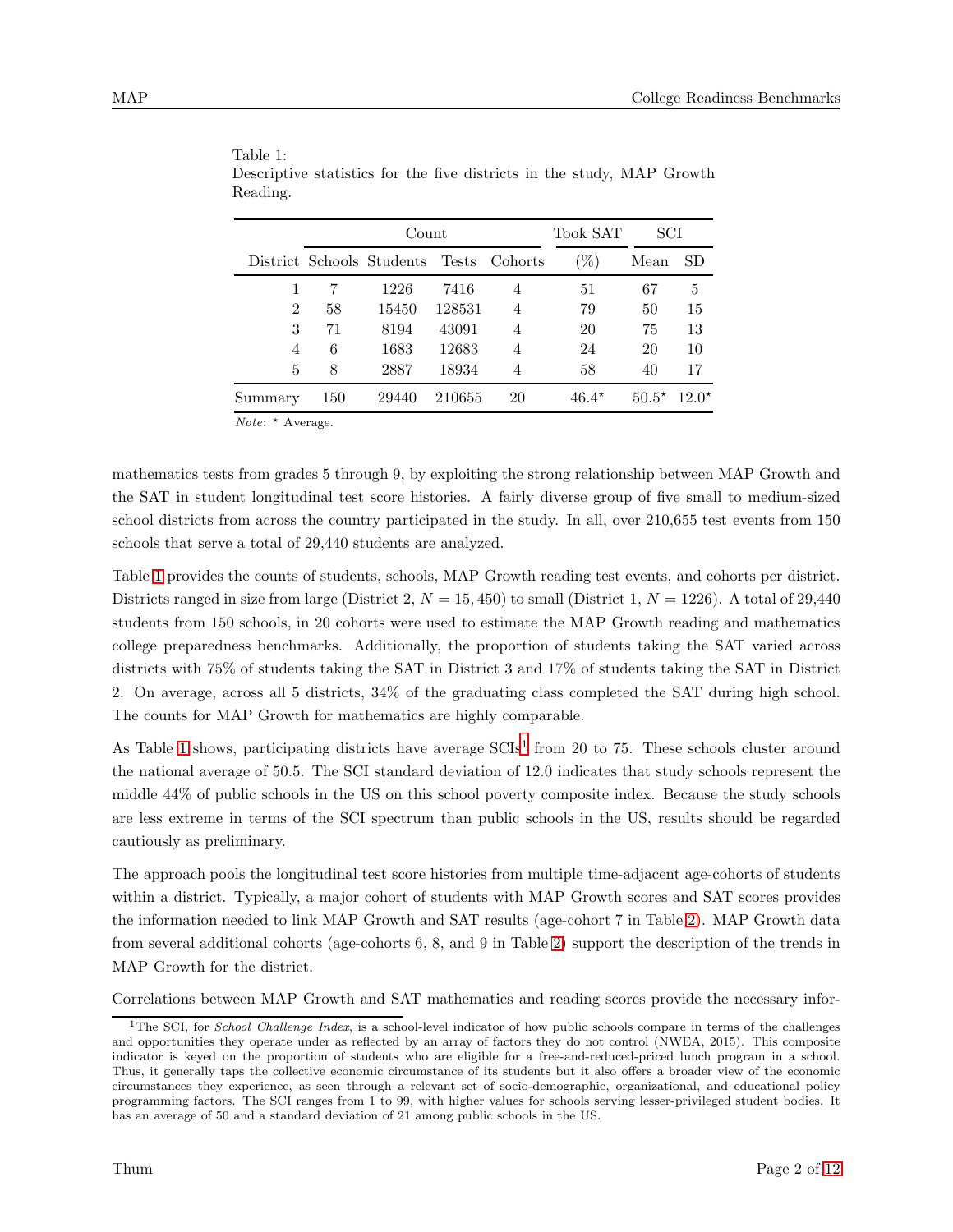|            |                                                                   |                | 2010           | 2011           |                |                  | 2012           |                | 2013           |    | 2014      | 2015 |                |    | 2016           |
|------------|-------------------------------------------------------------------|----------------|----------------|----------------|----------------|------------------|----------------|----------------|----------------|----|-----------|------|----------------|----|----------------|
|            | Grade                                                             | Fa             | Sp             | Fa             | Sp             | Fa               | Sp             |                | Fa Sp          | Fa | <b>Sp</b> | Fa   | Sp             |    | Fa Sp          |
|            | 12                                                                |                | 1              | $\overline{2}$ | $\overline{2}$ | 3                | 3              | 4              | $\overline{4}$ | 5  | 5         | 6    | 6              | 7  | 7              |
| <b>SAT</b> | 11                                                                | $\overline{2}$ | $\overline{2}$ | 3              | 3              | 4                | 4              | 5              | 5              | 6  | 6         | 7    | $\overline{7}$ | 8  | 8              |
|            | 10                                                                | 3              | 3              | 4              | 4              | 5                | $5\,$          | 6              | 6              | 7  | 7         | 8    | 8              | 9  | $\overline{9}$ |
|            | 9                                                                 | $\overline{4}$ | $\overline{4}$ | 5              | 5              | 6                | 6              | $\overline{7}$ | $\overline{7}$ | 8  | 8         | 9    | 9              | 10 | 10             |
|            | 8                                                                 | 5              | $\overline{5}$ | 6              | 6              | $\overline{7}$   | $\overline{7}$ | $8\,$          | 8              | 9  | 9         | 10   | 10             | 11 | 11             |
| MAP        | $\overline{7}$                                                    | 6              | 6              | $\overline{7}$ | $\overline{7}$ | 8                | 8              | 9              | 9              | 10 | 10        | 11   | 11             | 12 | 12             |
|            | $\boldsymbol{6}$                                                  | $\overline{7}$ | $\overline{7}$ | 8              | 8              | $\boldsymbol{9}$ | 9              | 10             | 10             | 11 | 11        | 12   | 12             | 13 | 13             |
|            | $\overline{5}$                                                    | 8              | 8              | 9              | 9              | 10               | 10             | 11             | 11             | 12 | 12        | 13   | 13             | 14 | 14             |
|            | $\overline{4}$                                                    | 9              | 9              | 10             | 10             | 11               | 11             | 12             | 12             | 13 | 13        | 14   | 14             | 15 | 15             |
|            | size and correlation between $SAT$ and $MAP$ Crowth scores for an |                |                |                |                |                  |                |                |                |    |           |      |                |    |                |

<span id="page-4-0"></span>Table 2: Illustrative cohort structure for a district.

#### <span id="page-4-1"></span>Table 3:

Sample size and correlation between SAT and MAP Growth scores for age-cohort 7 from District 2.

|                                                                  |                                                 | $5 -$                                              |  | 6.                             |  | 7 |  | -8 |  |  |  |
|------------------------------------------------------------------|-------------------------------------------------|----------------------------------------------------|--|--------------------------------|--|---|--|----|--|--|--|
| Subject                                                          | Fa                                              |                                                    |  | Sp Fa Sp Fa Sp Fa Sp Fa Sp SAT |  |   |  |    |  |  |  |
| Mathematics N 1956 1968 1990 2000 2022 2035 843 819 741 451 2209 | 69. 69. 69. 74. 69. 89. 80. 80. 80. 80. 89. 69. |                                                    |  |                                |  |   |  |    |  |  |  |
| Reading                                                          | 78. 77. 70. 73. 76. 77. 77. 75. 76. 74. 74. 76. | 1949 1972 1991 1997 2021 2035 948 875 908 813 2218 |  |                                |  |   |  |    |  |  |  |

mation for linking one scale to another. Table [3](#page-4-1) shows the sample correlations of seniors from one cohort in District 2 who have taken the SAT and MAP scores they received when they attended middle and high school. The sample correlations are moderately high (from 0.69 to 0.83) but they do not show a trend towards higher values in the higher grades as one expects.

Critical to the benchmarking effort, we recognize that participating districts vary widely, from 20% to 78%, in the proportion of high school students who take the SAT during their junior or senior years. It seems reasonable that whether or not a student takes the SAT is not a random outcome but that it reflects some degree of self-selection on the part of schools, parents, or students. It also suggests that growth modeling of longitudinal data is superior to bivariate or cross-sectional analyses. With longitudinal data, shared information across the grades and terms is maximized and estimates of the links between early MAP scores and SAT are improved.

To mitigate estimation bias from self-selection in taking the SAT, the modeling strategy of Thum and Matta (2015b), introduced in Thum (2011) and Thum and Matta (2015a), is employed. Missing data on the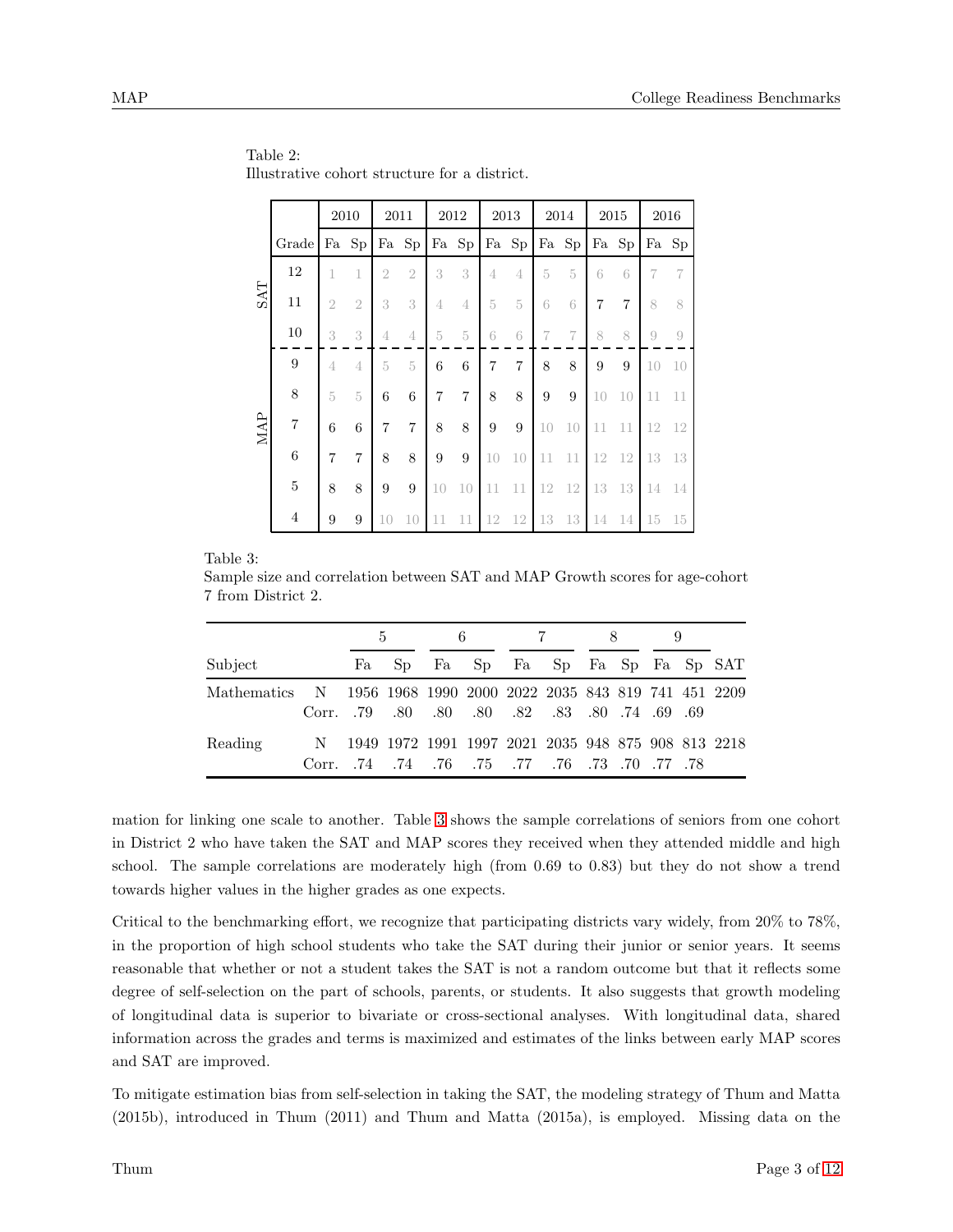|                |        | <u><b>Exists</b></u> Information and Iteaching Testos. |      |    |      |      |                       |      |    |             |      |  |  |
|----------------|--------|--------------------------------------------------------|------|----|------|------|-----------------------|------|----|-------------|------|--|--|
|                |        | Mathematics, SAT=530                                   |      |    |      |      | Reading, SAT=480      |      |    |             |      |  |  |
| Grade Term     |        | Benchmark                                              | SE   |    |      |      | Pct TPR FPR Benchmark | - SE |    | Pct TPR FPR |      |  |  |
| 5              | Fall   | 216.67                                                 | 0.07 | 65 | 0.60 | 0.28 | 202.76                | 0.06 | 43 | 0.69        | 0.30 |  |  |
| 5              | Spring | 224.65                                                 | 0.07 | 59 | 0.62 | 0.27 | 208.72                | 0.06 | 42 | 0.69        | 0.28 |  |  |
| 6              | Fall   | 224.75                                                 | 0.07 | 68 | 0.62 | 0.26 | 208.83                | 0.06 | 45 | 0.71        | 0.26 |  |  |
| 6              | Spring | 231.52                                                 | 0.07 | 66 | 0.63 | 0.25 | 213.77                | 0.05 | 45 | 0.73        | 0.26 |  |  |
| $\overline{7}$ | Fall   | 231.27                                                 | 0.07 | 69 | 0.63 | 0.24 | 213.68                | 0.05 | 49 | 0.73        | 0.24 |  |  |
| $\overline{7}$ | Spring | 236.81                                                 | 0.07 | 68 | 0.63 | 0.24 | 217.60                | 0.05 | 50 | 0.75        | 0.24 |  |  |
| 8              | Fall   | 236.23                                                 | 0.07 | 71 | 0.63 | 0.23 | 217.29                | 0.05 | 49 | 0.76        | 0.25 |  |  |
| 8              | Spring | 240.55                                                 | 0.08 | 70 | 0.63 | 0.23 | 220.20                | 0.05 | 50 | 0.74        | 0.23 |  |  |
| 9              | Fall   | 239.62                                                 | 0.08 | 70 | 0.64 | 0.25 | 219.68                | 0.05 | 49 | 0.74        | 0.23 |  |  |
| 9              | Spring | 242.72                                                 | 0.08 | 69 | 0.64 | 0.25 | 221.57                | 0.05 | 50 | 0.74        | 0.24 |  |  |

<span id="page-5-2"></span>Table 4: Normative stringency and classification accuracy of pooled benchmarks for MAP Mathematics and Reading tests.

Note:  $SE = Std$ . Error  $Pct = Percentage$  TPR = True Positive Rate FPR = False Positive Rate

SAT are treated as *missing not at random*, or MNAR (Rubin & Little, 2002), per the shared-parameter model in Thum and Matta (2015b, Appendix A). To set the MAP Growth college readiness benchmark for mathematics and reading at each grade and term, given an SAT benchmark score of 530 or 480<sup>[2](#page-5-0)</sup>, respectively, and a 0.5 probability<sup>[3](#page-5-1)</sup> that a student will opt to take a college test, are examined. Finally, predicted district means and variance-covariances are then pooled over districts, weighted by the amounts of data employed in each districts, using a multiple sample covariance structure analysis. The pooled results are the basis for benchmark estimations.

## Results

College preparedness benchmark estimates for each grade, term and subject are listed in Table [4,](#page-5-2) along with their standard errors, 2015 normative percentiles, true positive, and false positive rates. The standard errors indicate that the benchmarks are well-estimated. As expected, benchmarks increase with grade level and they also appear to be more stringent, as they approach high school. For example, the mathematics benchmark (corresponding to the SAT score of 530) for fall term of grade 7 is 231.27 which corresponds with the 69th percentile based on the 2015 NWEA MAP national norms.

The quality of benchmark are gauged by considering two classification accuracy standards. The first is the *true positive rate* (TPR) and the second is the *false positive rate* (FPR)<sup>[4](#page-5-3)</sup>. The true positive rate is the proportion of students who are considered college ready based on a given MAP Growth score for a grade and term and who are actually college ready (based on a score of 530 for math (or 480 for reading) or better on the SAT during high school), among all those students who scored a 530 (or 480) or better on the SAT.

<sup>2</sup>These new SAT college and career readiness benchmark scores represent a 75% likelihood of a student achieving at least a "C" grade in a first-semester, credit-bearing college course in a related subject.

<span id="page-5-0"></span> $3$ This probability value merely reflects the situation in which the reader admits ignorance about how likely a student will be taking the SAT in high school.

<span id="page-5-3"></span><span id="page-5-1"></span><sup>&</sup>lt;sup>4</sup>In the wider research literature on decision quality, false positive rate is the Type I error rate and false negative rate is the Type II error rate.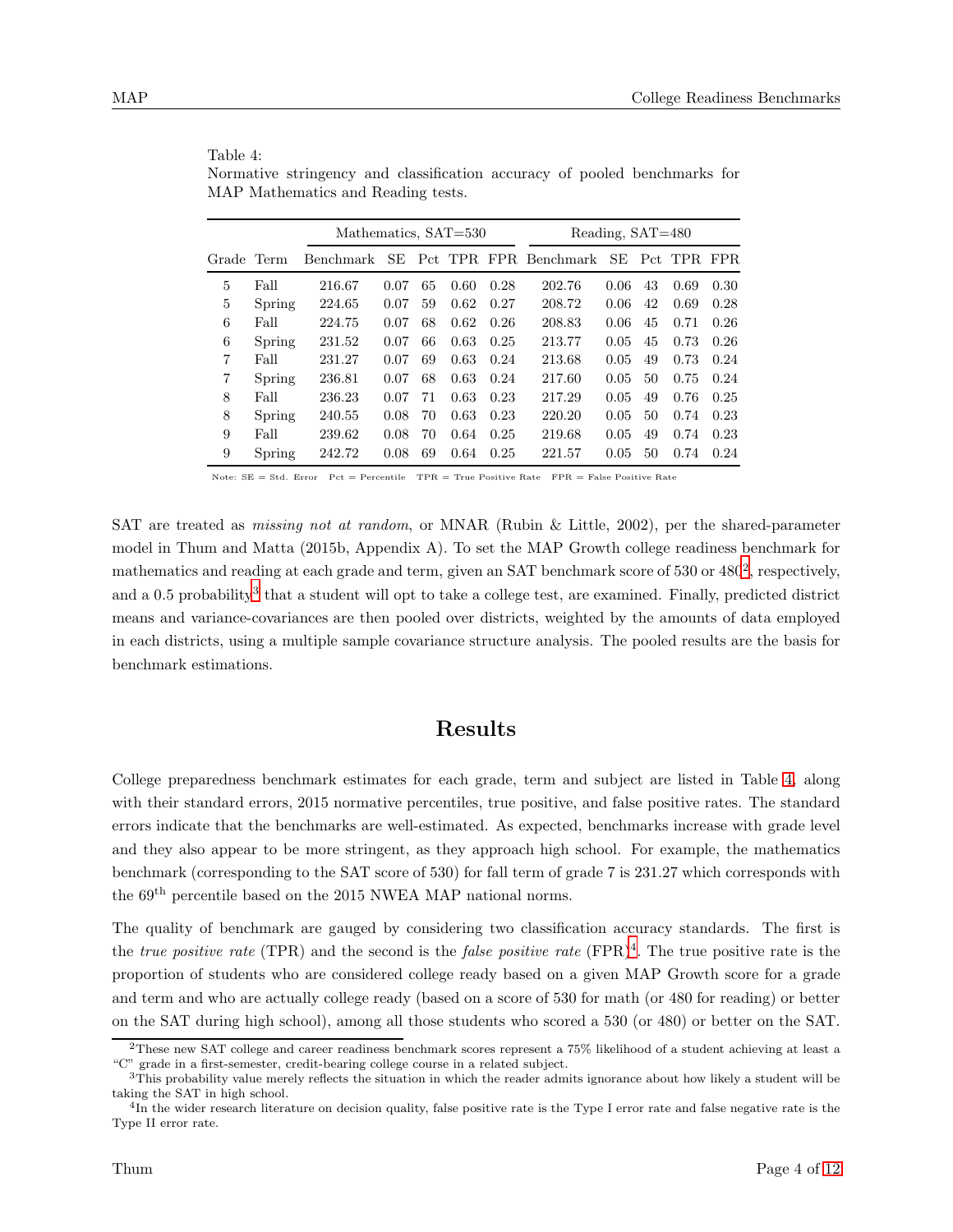|                                                                         | 5. |  | 6 |  | 7                                                 |  |  |  |  |
|-------------------------------------------------------------------------|----|--|---|--|---------------------------------------------------|--|--|--|--|
| Subject                                                                 |    |  |   |  | Fa Sp Fa Sp Fa Sp Fa Sp Fa Sp                     |  |  |  |  |
| 821. 824. 828. 827. 828. 828. 828. 821. 813. 813. 826. 795. Mathematics |    |  |   |  |                                                   |  |  |  |  |
| Reading                                                                 |    |  |   |  | .818 .830 .843 .853 .862 .868 .871 .871 .869 .863 |  |  |  |  |

<span id="page-6-2"></span>Table 5: Area under the curve (AUC) for MAP college readines benchmarks.

The false positive rate is the proportion of students who are considered college ready based on a given MAP Growth score but do not score a 530 (or 480) or higher on the SAT among all those students who did not score a 530 (480) or better on the SAT. Locating a MAP Growth score that balances high true positive rate with low false positive rate is key to determining a benchmark for each term and grade.

Using the benchmarks obtained correctly classify students who are college ready 63% of the time while falsely classifying students who are not college ready as college ready only 24% of the time. The true positive rate for mathematics ranges from 0.60 (fall, grade 5) to 0.64 (spring, grade 9; fall, grade 9). The false positive for mathematics benchmarks ranges from 0.23 (grade 5, fall and spring) to 0.28 (fall, grade 5). The true positive rates for reading benchmarks range from 0.69 to 0.76 and the false positive rates range from 0.24 to 0.30.

True positive rate are plotted against the false positive rate for all possible MAP benchmarks for a given grade and term generates an ROC curve<sup>[5](#page-6-0)</sup>. The area under the ROC curve (AUC) is a well-known measure of predictive power, where a straight 45-degree line represents no predictive power (or 50-50 chance) and an AUC of 1 is perfect prediction<sup>[6](#page-6-1)</sup>. As is shown in Table [5,](#page-6-2) AUC estimates for all benchmarks are relatively high, indicating predictions are well calibrated (or reliable).

Figure [1](#page-7-0) provides four graphs, each one containing the ROC curves for grades 5 through 9 for different subjects (mathematics and reading) and terms (fall and spring) on assuming the SAT benchmark of 503/480. Graph (a) illustrates the ROC curves for fall term mathematics, Graph (b) illustrates spring term mathematics, Graph (c) illustrates fall term reading, and Graph (d) represents spring term reading. In each graph, the grade 5 scores are the shallowest (smaller AUC) and are represented by the solid curved line. As the grade level increases, the AUC becomes larger and the curve approaches the top-left corner of the plot. This indicates, as expected, that benchmarks at  $8<sup>th</sup>$  and  $9<sup>th</sup>$  grade are more predictive of college readiness than benchmarks in 5th grade. On the whole, use of the benchmarks leads to highly accurate predictions. The point plotted on each curve is the MAP benchmark with the given true positive rate and false positive rate in Table [4.](#page-5-2)

<span id="page-6-0"></span> $5A$  "receiver operating characteristic" or ROC curve is a graphical device representing the trade-off between the hit and false alarm rates of a binary decision rule; here, the proposed benchmark for college readiness. See, e.g., Swets, Dawes, and Monahan, (2000).

<span id="page-6-1"></span><sup>6</sup>The AUC is also called a "concordance" statistic.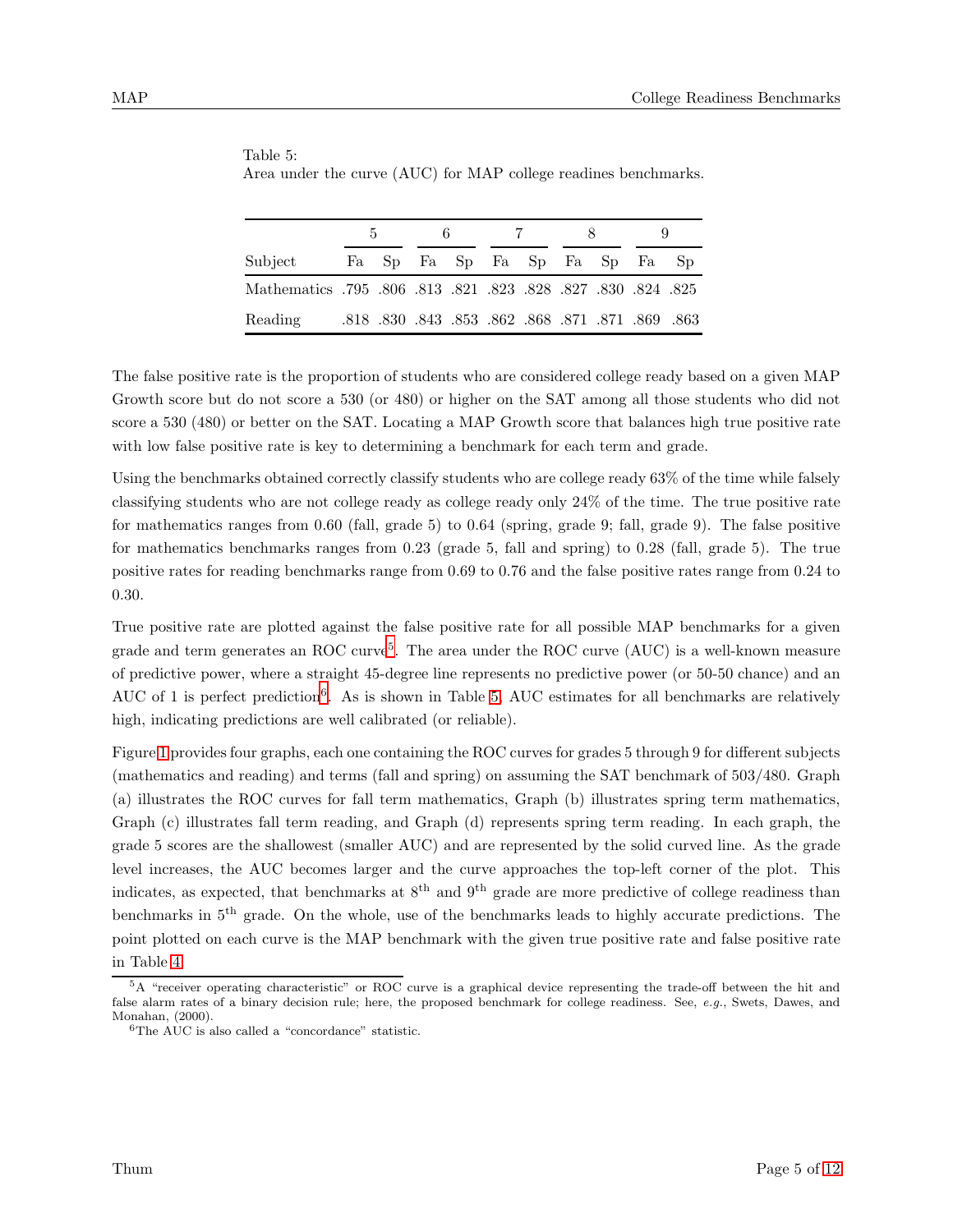<span id="page-7-0"></span>

Figure 1: ROC Plots for Mathematics and Reading Benchmarks, Grades 5 - 9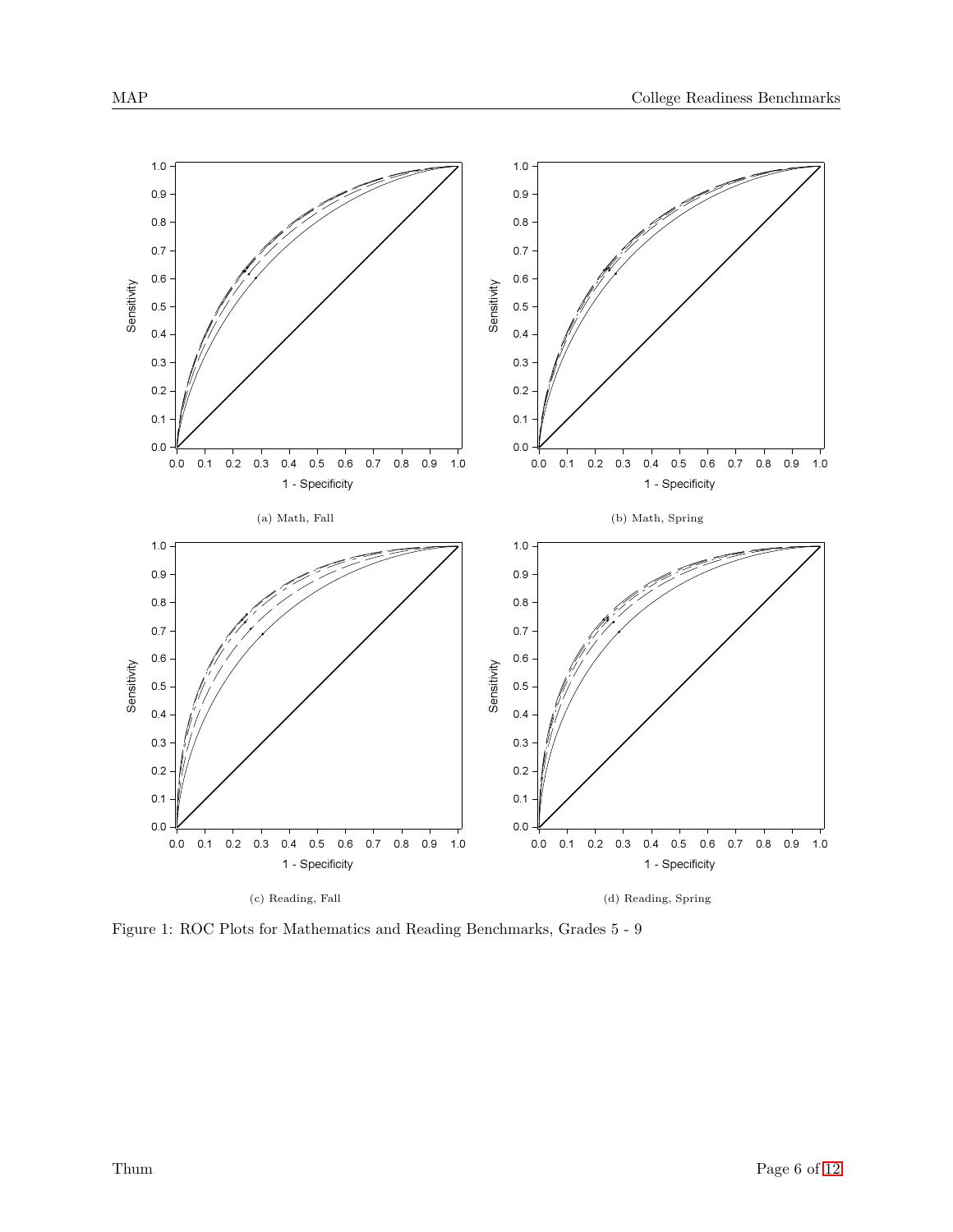## Conclusion

College readiness benchmarks for fall and spring terms of 5<sup>th</sup> through 9<sup>th</sup> graders on MAP Growth mathematics and reading, which are statistically anchored on SAT's college readiness cut-scores of 530 and 480 respectively, were obtained from examining more than 210,000 test events from 29,440 4<sup>th</sup> to 12<sup>th</sup> graders from 150 schools in 5 districts across the US. The study finds that middle and high school students in grades 5 through 9 are likely to be on-track in the preparation for college if they performed between the 60th to 70th percentiles, or above, in mathematics or between the 40th to 50th percentiles, or above, in reading. These MAP Growth benchmark estimates are anchored on the recommended SAT college and career readiness benchmark score of 530 for mathematics and 480 for Evidence-Based Reading and Writing. In terms of national percentile ranking, a SAT mathematics score of 530 registers at the 61<sup>st</sup> percentile and a SAT Evidence-Based Reading and Writing score ranks at the 41st percentile, according to The College Board (2016). It is important to note that, as with our previous benchmarks referencing the ACT, the results are generally applicable to all middle and high school students, rather than to those who are expected to take the ACT or the SAT before they leave high school.

Using these MAP Growth college preparedness benchmarks, about 60 to 75 students out of 100 who meet or exceed the benchmarks are correctly classified as on-track for college and only 25 to 30 students out of 100 of those students who are not on-track are misclassified (see Figure [1](#page-7-0) above). The true positive classification rates are found to be sufficiently high, suggesting that, when such benchmarks are used, educators and parents can be confident that students are accurately identified as being college ready, or not. At the same time, the false positive classification error rates appear sufficiently low so that students requiring assistance to get back on track to being college ready are also accurately identified. These benchmarks are selected with the view that higher misclassification rates of off-track students are more costly than the misclassification of on-track student for all stakeholders. Mistaking a student to be on-track when he is not would mean missing an early opportunity to intervene and returning him to the path of college preparedness. Given the available information, these classification accuracy rates are robust for the SCI spectrum of schools represented in the study.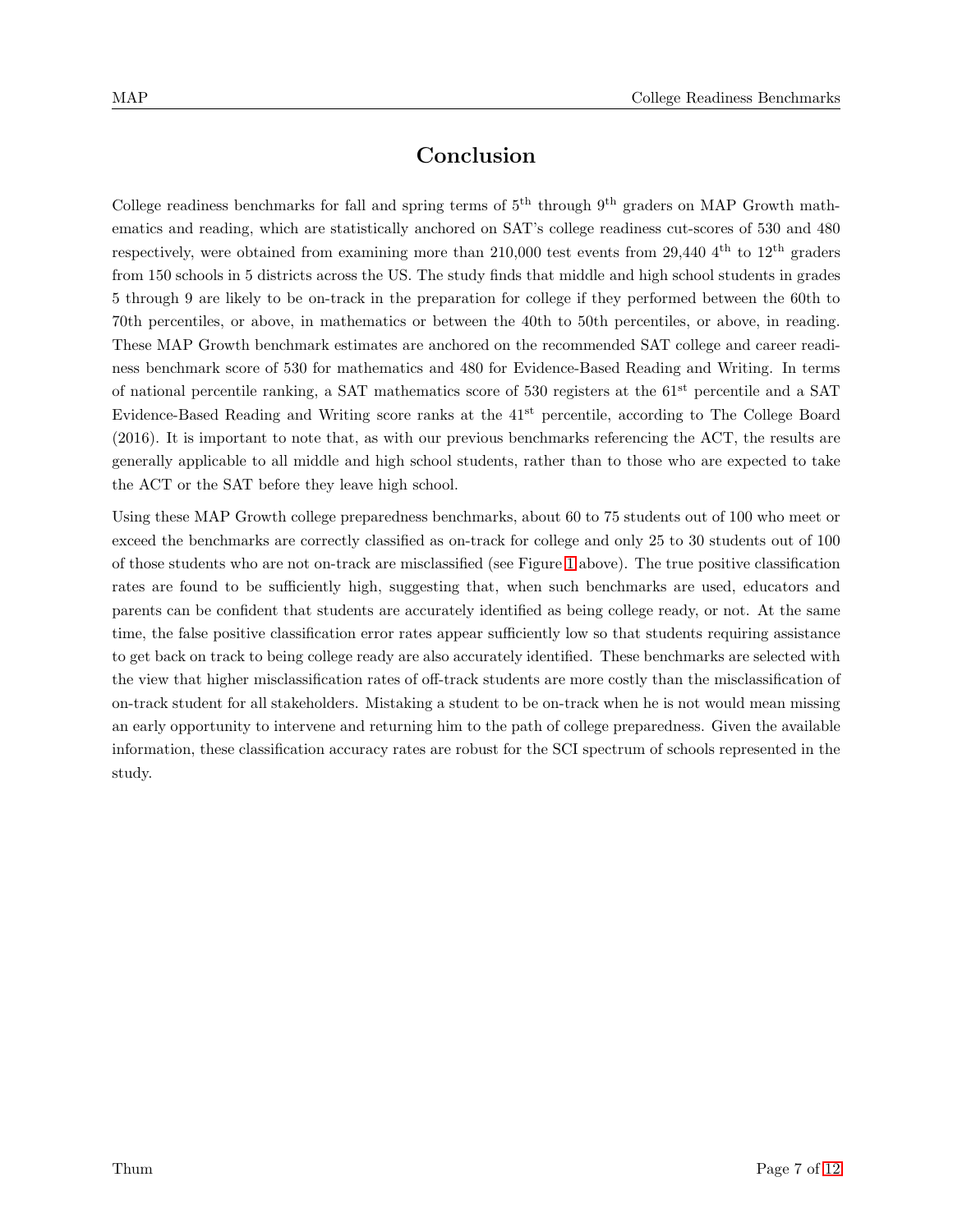## Selected References

Clough, S., & Montgomery, S. (2015). *How ACT Assessments Align with State College and Career Readiness Standards* (White Paper). Retrieved from

[http://www.discoveractaspire.org/pdf/ACT\\_Alignment-White-Paper.pdf](http://www.discoveractaspire.org/pdf/ACT_Alignment-White-Paper.pdf).

- Rubin, D. B. & Little, R. J. A. (2002). *Statistical analysis with missing data (2nd ed.)*. New York: Wiley.
- Shaw, E., Marini, J. P., Beard, J., Shmueli, D., Young, Y., & Ng, H. (2016). *The Redesigned SAT Pilot Predictive Validity Study: A First Look* (Research report 2016-1). New York: The College Board.
- The College Board (2016). *SAT Understanding Scores 2016*. Retrieved from [http://collegereadiness.](http://collegereadiness.collegeboard.org/pdf/understanding-sat-scores-2016.pdf) [collegeboard.org/pdf/understanding-sat-scores-2016.pdf](http://collegereadiness.collegeboard.org/pdf/understanding-sat-scores-2016.pdf).
- Thum, Y. M. (2011). *Measuring Student Growth and Achievement against College Readiness Benchmarks and the ACT.* Technical White Paper. Grand Rapids, MI: National Charter School Institute.
- Thum Y. M., & Hauser, C. H. (2015). *NWEA 2015 MAP Norms for Student and School Achievement Status and Growth*. NWEA Research Report. Portland, OR: NWEA.
- Thum, Y. M., & Matta, T. (2015a). *Predicting College Readiness from Interim Assessment Results: Selection Modeling for Longitudinal Data*. Paper presented at the Annual Meetings of the American Educational Research Association, April, Chicago.
- Thum Y. M., & Matta, T. (2015b). *MAP College Readiness Benchmarks: A Research Brief*. NWEA Research Report. Portland, OR: NWEA

## Author

Yeow Meng Thum, PhD., Senior Research Fellow at NWEA, is a research methodologist with substantive interests surrounding the use of testing results in formulating public educational policy. His methodological research focuses on multivariate, multilevel models for behavioral and educational data, with a strong emphasis on methods for describing growth and change.

Suggested Citation:

Thum, Y. M. (2017). *MAP College Readiness Benchmarks: An Addendum with Preliminary Results Keyed on the SAT*. NWEA Research Report. Portland, OR: NWEA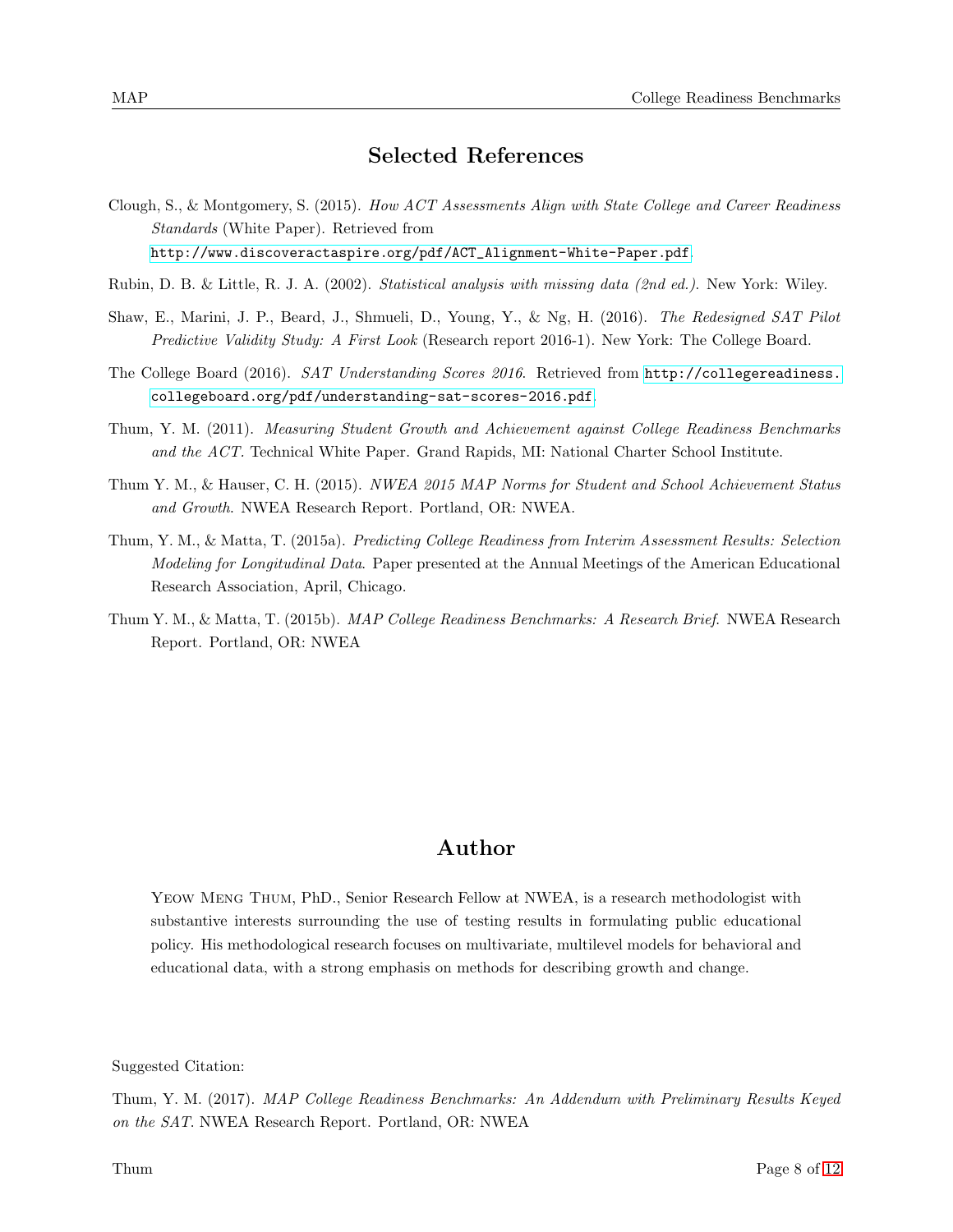### Table 6:

Predicted benchmark for MAP Mathematics by grade/term and percentile ranks for HS seniors expected to meet the Mathematics SAT=530 benchmark.

|                        | Grade            | 5      |         | 6      |        |        | 7      | 8      |        | 9      |        |
|------------------------|------------------|--------|---------|--------|--------|--------|--------|--------|--------|--------|--------|
|                        | Term             | Fa     | Sp      | Fa     | Sp     | Fa     | Sp     | Fa     | Sp     | Fa     | Sp     |
|                        | <b>Benchmark</b> | 216.67 | 224.65  | 224.75 | 231.51 | 231.27 | 236.81 | 236.23 | 240.55 | 239.62 | 242.72 |
|                        | SD               | 10.52  | 10.44   | 10.24  | 10.40  | 10.38  | 10.80  | 10.91  | 11.59  | 11.87  | 12.84  |
|                        | Pct              | 65     | $59\,$  | 68     | 66     | 69     | 68     | 71     | 70     | 70     | 69     |
|                        | 10               | 203    | 211     | 212    | 218    | 218    | 223    | 222    | 226    | 224    | 226    |
|                        | 15               | 206    | 214     | 214    | 221    | 221    | 226    | 225    | 229    | 227    | 229    |
|                        | 20               | 208    | 216     | 216    | 223    | 223    | 228    | 227    | 231    | 230    | 232    |
|                        | 25               | 210    | 218     | 218    | 224    | 224    | 230    | 229    | 233    | 232    | 234    |
| Rank                   | 30               | 211    | 219     | 219    | 226    | 226    | 231    | 231    | 234    | 233    | 236    |
|                        | 35               | 213    | 221     | 221    | 228    | 227    | 233    | 232    | 236    | 235    | 238    |
|                        | 40               | 214    | $222\,$ | 222    | 229    | 229    | 234    | 233    | 238    | 237    | 239    |
|                        | 45               | 215    | 223     | 223    | 230    | 230    | 235    | 235    | 239    | 238    | 241    |
|                        | 50               | 217    | 225     | 225    | 232    | 231    | 237    | 236    | 241    | 240    | 243    |
|                        | 55               | 218    | 226     | 226    | 233    | 233    | 238    | 238    | 242    | 241    | 244    |
|                        | 60               | 219    | 227     | 227    | 234    | 234    | 240    | 239    | 243    | 243    | 246    |
|                        | 65               | 221    | 229     | 229    | 236    | 235    | 241    | 240    | 245    | 244    | 248    |
| Conditional Percentile | 70               | 222    | 230     | 230    | 237    | 237    | 242    | 242    | 247    | 246    | 249    |
|                        | 75               | 224    | 232     | 232    | 239    | 238    | 244    | 244    | 248    | 248    | 251    |
|                        | 80               | 226    | 233     | 233    | 240    | 240    | 246    | 245    | 250    | 250    | 254    |
|                        | 85               | 228    | 235     | 235    | 242    | 242    | 248    | 248    | 253    | 252    | 256    |
|                        | 90               | 230    | 238     | 238    | 245    | 245    | 251    | 250    | 255    | 255    | 259    |

 $Note:$  Pct = Percentile.

## Appendix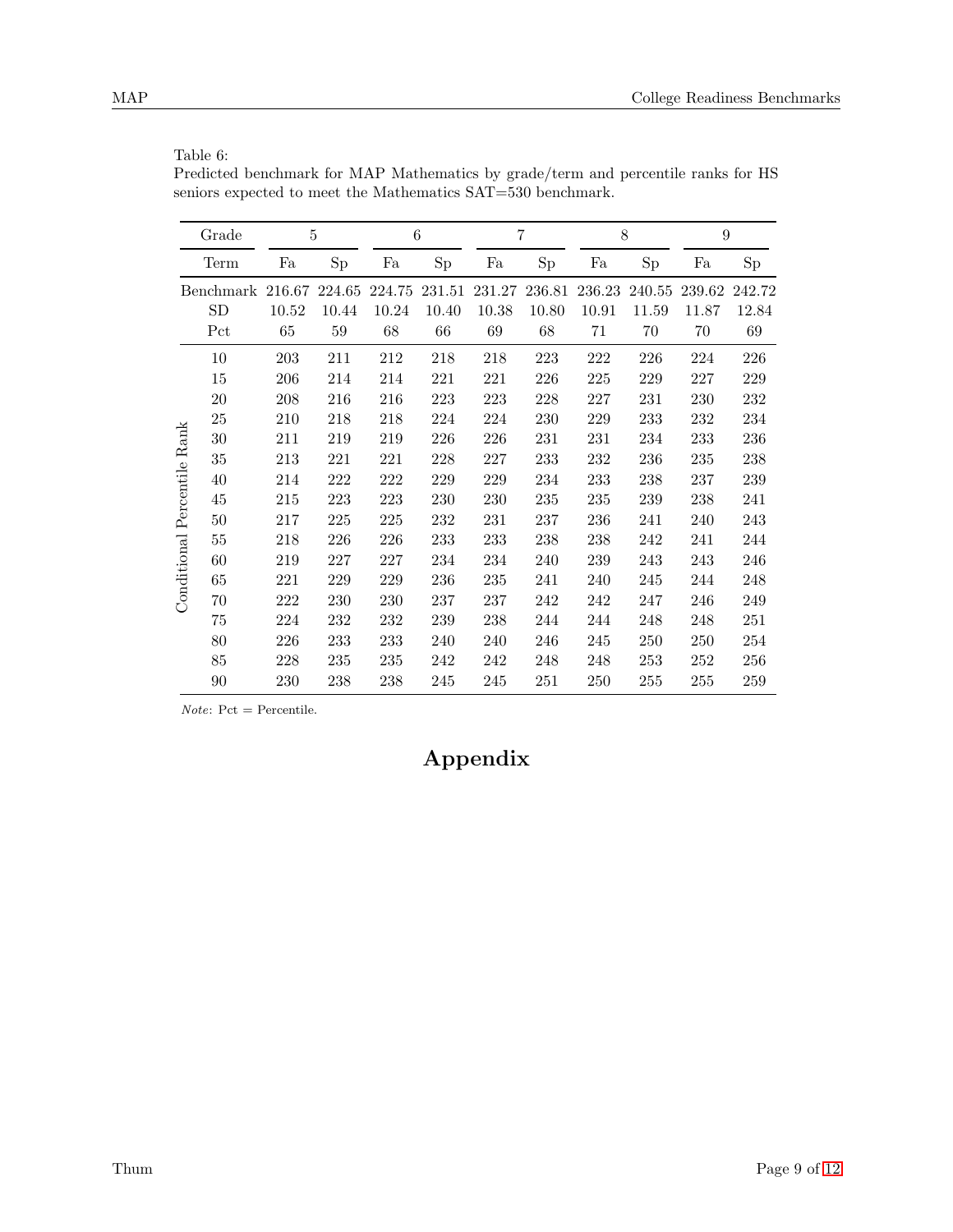| ,<br>÷<br>×<br>٩ |  |
|------------------|--|
|                  |  |

Predicted benchmark for MAP Reading by grade/term and percentile ranks for HS seniors expected to meet the Evidence-Based Reading and Writing SAT=480 benchmark.

|                        | Grade     | 5      |        | 6      |        |        | 7      | 8      |         | 9      |        |  |
|------------------------|-----------|--------|--------|--------|--------|--------|--------|--------|---------|--------|--------|--|
|                        | Term      | Fa     | Sp     | Fa     | Sp     | Fa     | Sp     | Fa     | Sp      | Fa     | Sp     |  |
|                        | Benchmark | 202.76 | 208.72 | 208.83 | 213.77 | 213.68 | 217.60 | 217.29 | 220.20  | 219.68 | 221.57 |  |
|                        | SD        | 11.06  | 10.18  | 9.68   | 9.00   | 8.74   | 8.36   | 8.40   | 8.40    | 8.78   | 9.23   |  |
|                        | Pct       | 43     | 42     | 45     | 45     | 49     | 50     | 49     | 50      | 49     | 50     |  |
|                        | 10        | 189    | 196    | 196    | 202    | 202    | 207    | 207    | 209     | 208    | 210    |  |
|                        | 15        | 191    | 198    | 199    | 204    | 205    | 209    | 209    | 211     | 211    | 212    |  |
|                        | 20        | 193    | 200    | 201    | 206    | 206    | 211    | 210    | 213     | 212    | 214    |  |
|                        | 25        | 195    | 202    | 202    | 208    | 208    | 212    | 212    | 215     | 214    | 215    |  |
| Rank                   | 30        | 197    | 203    | 204    | 209    | 209    | 213    | 213    | 216     | 215    | 217    |  |
|                        | 35        | 199    | 205    | 205    | 210    | 210    | 214    | 214    | 217     | 216    | 218    |  |
|                        | 40        | 200    | 206    | 206    | 211    | 211    | 215    | 215    | 218     | 217    | 219    |  |
|                        | 45        | 201    | 207    | 208    | 213    | 213    | 217    | 216    | 219     | 219    | 220    |  |
|                        | $50\,$    | 203    | 209    | 209    | 214    | 214    | 218    | 217    | 220     | 220    | 222    |  |
|                        | 55        | 204    | 210    | 210    | 215    | 215    | 219    | 218    | 221     | 221    | 223    |  |
| Conditional Percentile | 60        | 206    | 211    | 211    | 216    | 216    | 220    | 219    | 222     | 222    | 224    |  |
|                        | 65        | 207    | 213    | 213    | 217    | 217    | 221    | 221    | 223     | 223    | 225    |  |
|                        | $70\,$    | 209    | 214    | 214    | 218    | 218    | 222    | 222    | $225\,$ | 224    | 226    |  |
|                        | 75        | 210    | 216    | 215    | 220    | 220    | 223    | 223    | 226     | 226    | 228    |  |
|                        | 80        | 212    | 217    | 217    | 221    | 221    | 225    | 224    | 227     | 227    | 229    |  |
|                        | 85        | 214    | 219    | 219    | 223    | 223    | 226    | 226    | $229\,$ | 229    | 231    |  |
|                        | 90        | 217    | 222    | 221    | 225    | 225    | 228    | 228    | 231     | 231    | 233    |  |

 $Note:$  Pct = Percentile.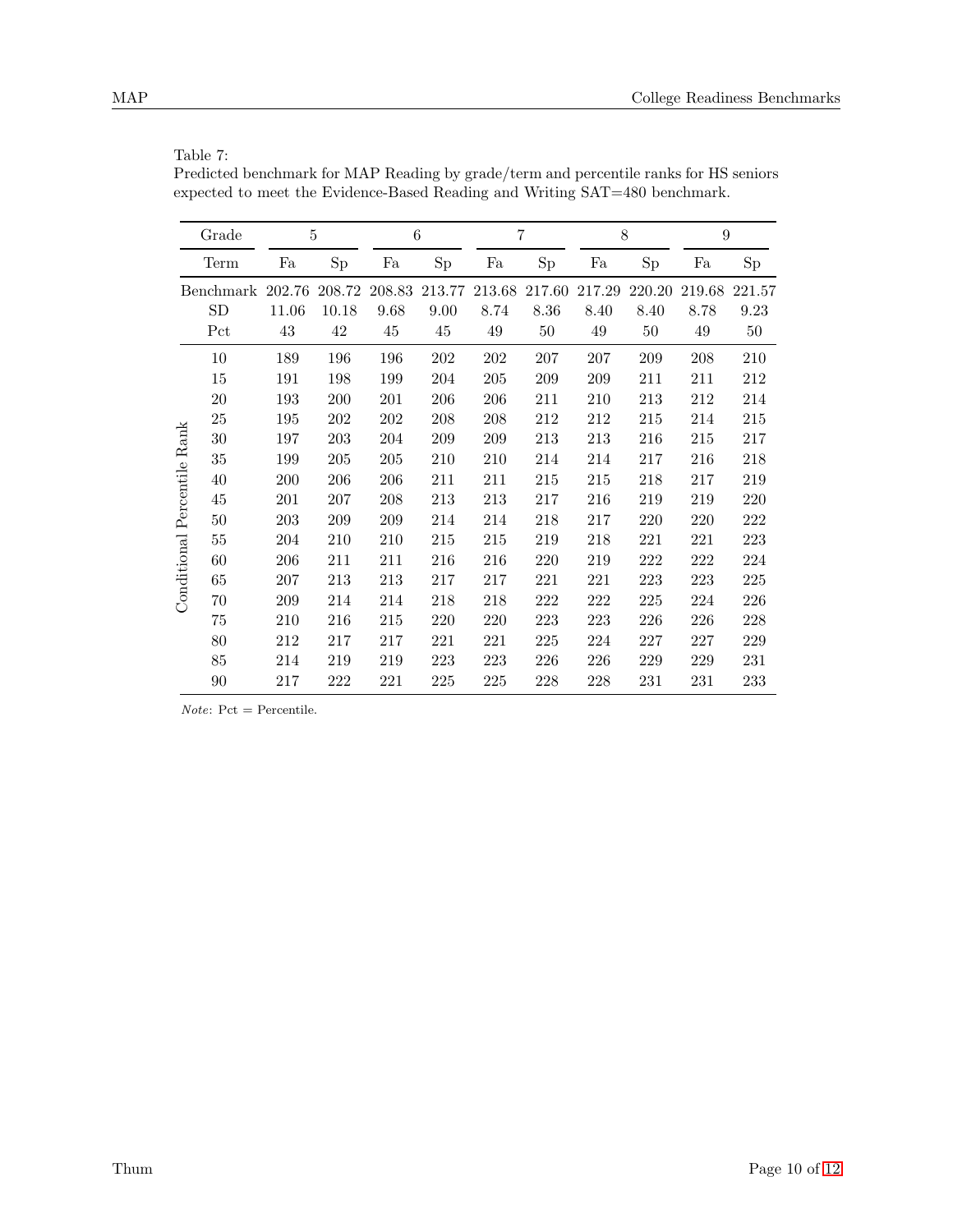## Table 8:

Predicted probability of an observed MAP Mathematics score meeting or exceeding selected MAP benchmarks by grade/term for HS seniors expected to meet the Mathematics SAT=530 benchmark.

| Grade                 |                 | 5               |                 | $\,6$           |                 | $\overline{7}$  |                  | 8                | 9               |                 |
|-----------------------|-----------------|-----------------|-----------------|-----------------|-----------------|-----------------|------------------|------------------|-----------------|-----------------|
| Term                  | Fa              | Sp              | Fa              | Sp              | Fa              | Sp              | Fa               | $_{\mathrm{Sp}}$ | Fa              | Sp              |
| Benchmark<br>SD       | 216.67<br>10.52 | 224.65<br>10.44 | 224.75<br>10.24 | 231.51<br>10.40 | 231.27<br>10.38 | 236.81<br>10.80 | 236.23<br>10.91  | 240.55<br>11.59  | 239.62<br>11.87 | 242.72<br>12.84 |
| Pct                   | 65              | 59              | 68              | 66              | 69              | 68              | 71               | 70               | 70              | 69              |
| 208                   | $\mathbf{1}$    | $\mathbf{1}$    | $\mathbf{1}$    | $\mathbf{1}$    | $\,1\,$         | $\mathbf{1}$    | $\,1\,$          | $\mathbf{1}$     | $1\,$           | $\mathbf{1}$    |
| 210                   | $\overline{2}$  | $\mathbf 1$     | 1               | $\mathbf 1$     | $\mathbf{1}$    | $\mathbf 1$     | 1                | 1                | $\mathbf{1}$    | $\,1\,$         |
| 212                   | $\overline{7}$  | $\mathbf{1}$    | 1               | 1               | $\mathbf{1}$    | $\mathbf 1$     | 1                | 1                | $\mathbf{1}$    | $\mathbf{1}$    |
| 214                   | 20              | 1               | 1               | 1               | $\mathbf{1}$    | $\mathbf 1$     | 1                | 1                | $\mathbf{1}$    | 1               |
| 216                   | 42              | $\mathbf 1$     | 1               | 1               | $\mathbf{1}$    | $\mathbf 1$     | 1                | 1                | 1               | $\,1$           |
| 218                   | 66              | $\overline{2}$  | $\overline{2}$  | 1               | 1               | 1               | 1                | 1                | 1               | 1               |
| 220                   | 85              | 7               | 7               | 1               | $\mathbf{1}$    | $\mathbf 1$     | 1                | 1                | $\mathbf{1}$    | $\mathbf{1}$    |
| 222                   | 95              | 20              | 20              | $\mathbf{1}$    | $\mathbf{1}$    | $\mathbf{1}$    | $\mathbf{1}$     | 1                | $\mathbf{1}$    | $\,1\,$         |
| 224                   | 99              | 42              | 41              | 1               | 1               | 1               | 1                | 1                | 1               | $\mathbf 1$     |
| 226                   | 99              | 66              | 65              | 4               | $\overline{5}$  | $\mathbf 1$     | 1                | 1                | $\mathbf{1}$    | $\,1\,$         |
| Observed Score<br>228 | 99              | 85              | 85              | 14              | 15              | $\mathbf{1}$    | $\mathbf{1}$     | 1                | $\mathbf{1}$    | $\,1$           |
| 230                   | 99              | 95              | 95              | 32              | 35              | $\overline{2}$  | $\sqrt{3}$       | 1                | $\mathbf{1}$    | $\mathbf 1$     |
| 232                   | 99              | 99              | 99              | 56              | 59              | $\overline{7}$  | $\boldsymbol{9}$ | 1                | $\mathbf{1}$    | $\,1$           |
| 234                   | 99              | 99              | 99              | 78              | 80              | 19              | 24               | $\mathbf{2}$     | $\overline{4}$  | $\,1$           |
| 236                   | 99              | 99              | 99              | 92              | 93              | 40              | 47               | 8                | 13              | $\overline{2}$  |
| 238                   | 99              | 99              | 99              | 98              | 98              | 64              | 71               | 21               | 31              | $\overline{7}$  |
| 240                   | 99              | 99              | 99              | 99              | 99              | 84              | 88               | 43               | 55              | 20              |
| 242                   | 99              | 99              | 99              | 99              | 99              | 95              | 96               | 68               | 77              | 41              |
| 244                   | 99              | 99              | 99              | 99              | 99              | 99              | 99               | 86               | 91              | 66              |
| 246                   | 99              | 99              | 99              | 99              | 99              | 99              | 99               | 96               | 98              | 85              |
| 248                   | 99              | 99              | 99              | 99              | 99              | 99              | 99               | 99               | 99              | 95              |
| 250                   | 99              | 99              | 99              | 99              | 99              | 99              | 99               | 99               | 99              | 99              |

 $Notes: SEM = 3.2; Pet = Percentile.$